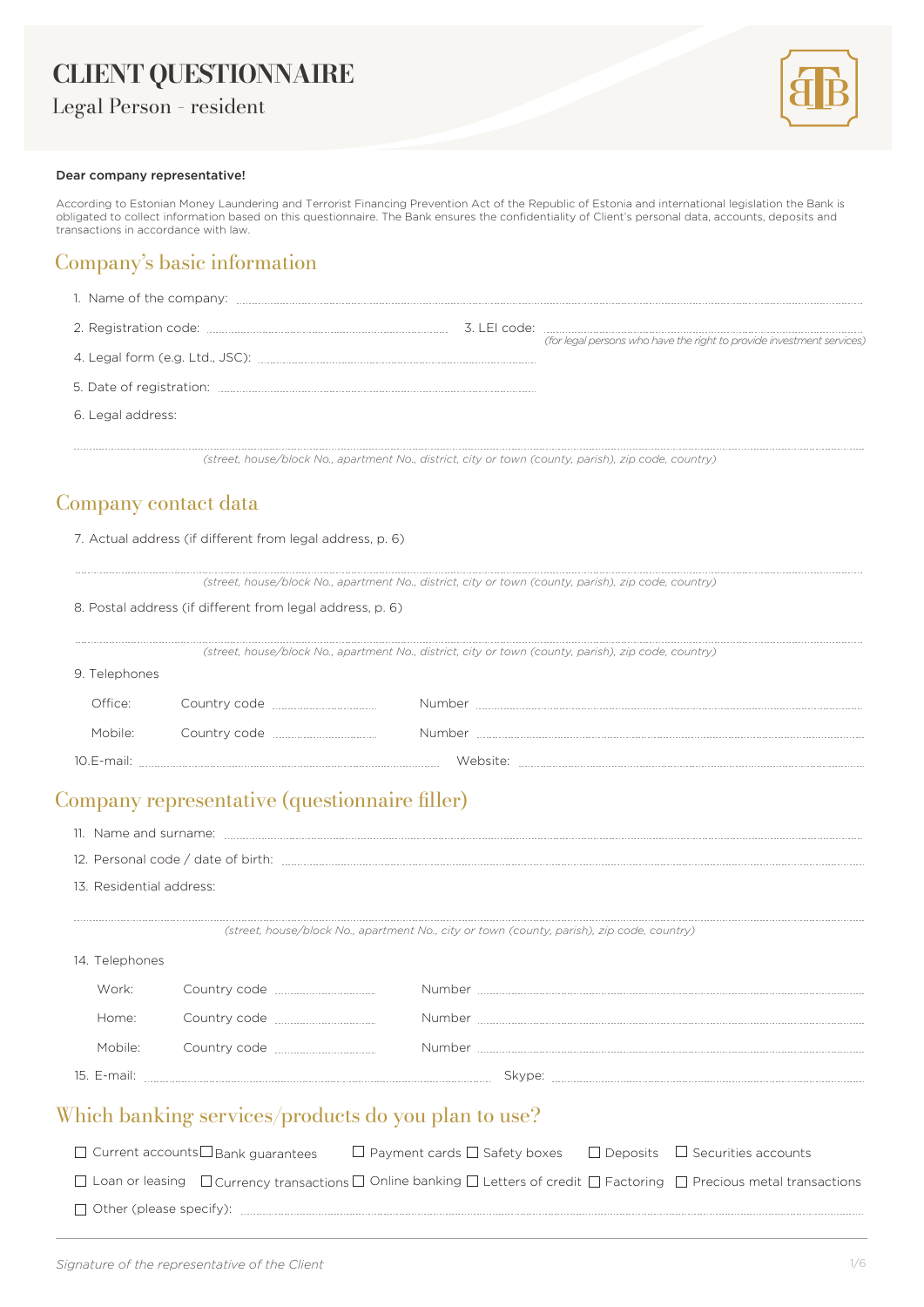#### Information on tax residence of the company

Tax residence *means belonging to a country under legislation of which the Client is considered to be the tax resident of that country on the basis of location of the management of the Client, place of registration or foundation of the Client or any other criteria which, under the legislation of the country concerned, serves as the basis for considering the Client to be the tax resident of that country.*

#### 16. Client's country/countries of residence for tax purposes:

| Country | Taxpayer identification number |
|---------|--------------------------------|
|         |                                |
|         |                                |
|         |                                |
|         |                                |

#### Please make a mark in the box if the company is one of the following legal persons

- 17.  $\Box$  Public authority or a company wholly owned by a public authority
- 18. □ Central bank
- 19. □ Limited liability company whose shares are regularly traded on regulated financial instruments market
- 20.  $\Box$  Intergovernmental / international organisation which has a valid contract for the location of its headquarters in the Republic of Estonia and whose activity does not generate revenue for any natural person

#### Company representative confirmation regarding the type of activity and owners

#### 21. Does the company provide any of the following services in the course of their business activity:

- 1) main activity is acceptance of deposits in the course of banking or similar business activity;
- 2) trading in money market instruments (cheques, bills of exchange, derivatives, certificates of deposit etc.), interest rate and index-related instruments, foreign exchange rate instruments, transferable securities, commodity futures which are traded on regulated markets at the order or on behalf of clients;
- 3) management of individual and/or collective portfolios performed by the Client at the order or on behalf of their clients;
- 4) other investments, management or administration of financial assets on behalf of third persons;
- 5) insurance of savings which guarantees the validity of life insurance upon accumulation of savings, including making investments on behalf of clients and the obligation of disbursement of the capital accrued;
- 6) custody of financial assets of third persons (in the case Client's gross income from the custody of such assets and provision of related financial services is at least 20% from the gross income of the Client).

21.1.  $\Box$  **No** 21.2.  $\Box$  Yes *(submit form W8-BEN-E or GIIN-number which certifies that the company fulfills FATCA requirements)* 

#### 22. Does the company have beneficial owners who are not tax residents of the Republic of Estonia?

The Beneficial owner *(BO) is the natural person who, through ownership or otherwise control, has the ultimate controlling influence over the legal entity or in whose interest, benefit or on whose behalf the transaction or act is performed. Where the beneficial owner cannot be identified as described above, the beneficial owner of a company shall be a natural person whose direct or indirect holding or the sum of all direct and indirect holdings in the company exceeds 25%, including holdings in bearer shares or otherwise. Direct participation means that a natural person has a personal participation in the company. Indirect participation means that a natural person has a participation in a company through one or more persons or a chain of persons.*

Tax resident *means a person whose income is taxable under the legislation of the country concerned, for example on the basis of permanent residence, duration of stay (as a rule, at least 183 days during 12 months), close personal or economic relations or other criteria applied as a basis for taxation of income in the country concerned (e. g. in the United States a US citizen/resident who has been issued a residence permit (green card) is considered to be the State's resident for tax purposes).*

#### 22.1. No 22.2. <u>N</u> Yes

If "Yes", specify the country where the beneficial owner is a tax resident.

| Name of the country | Name of the beneficial owner |
|---------------------|------------------------------|
| <b></b>             |                              |
|                     |                              |
|                     |                              |
|                     |                              |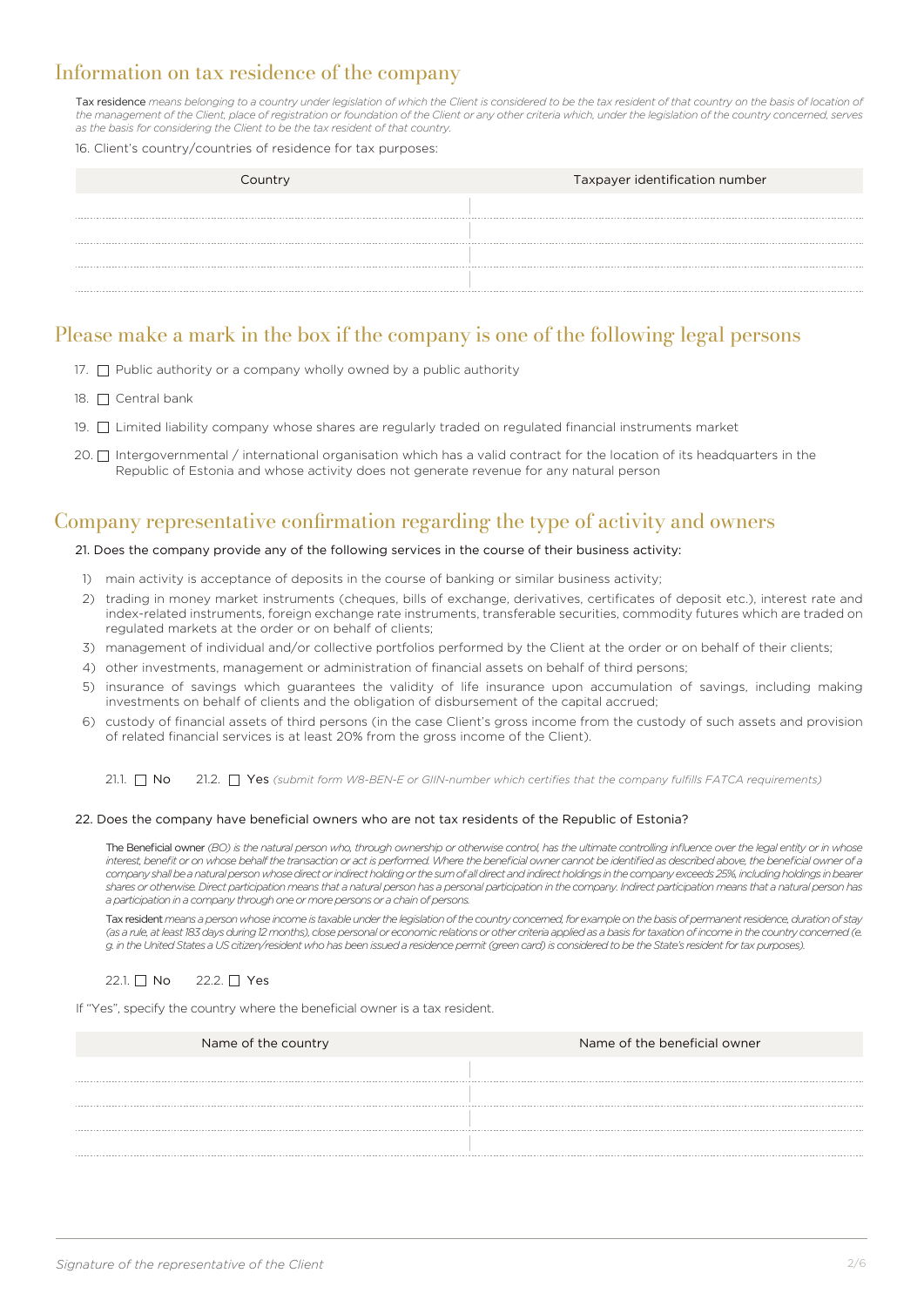### Company's relation to Estonia

*Please fill in only if beneficiary owners are non-residents*

| $\sqsupset$ Members of the board have<br>e-residency                  | Estonian taxpayer                         | $\Box$ Member of the management board is a resident<br>of Estonia |
|-----------------------------------------------------------------------|-------------------------------------------|-------------------------------------------------------------------|
| $\Box$ Office, warehouse in Estonia                                   | $\Box$ Transport of goods through Estonia | $\Box$ Provision of services in Estonia or targeted<br>at Estonia |
| $\Box$ Company has partners in Estonia $\Box$ Jobs created in Estonia |                                           | $\Box$ Company has an owner / BO from Estonia                     |
| $\Box$ Real Estate in Estonia (specify address)                       |                                           |                                                                   |
| $\Box$ Other (please specify)                                         |                                           |                                                                   |

### Company's activity areas for which the relevant banking services will be used



#### If the activity requires licence or authorisation, please specify:

| 23. Number of activity licence / authorisation: | 24. Issuing authority: |
|-------------------------------------------------|------------------------|
| 25. Number of activity licence / authorisation: | 26. Issuing authority: |

### Short description of the company business activity in the course of which the relevant banking services will be used and payments will be made:

#### Accounts in other banks

 $\Box$  No  $\Box$  Yes (specify the banks and countries where you have opened accounts):

| Bank | Country |
|------|---------|
|      |         |
|      |         |
|      |         |
|      |         |

### The actual activity period and number of employees of the company

| 27. Actual activity period of the company manual manual manual (years and months). 28. Number of employees: manual manual manual manual manual manual manual manual manual manual manual manual manual manual manual manual ma |  |  |
|--------------------------------------------------------------------------------------------------------------------------------------------------------------------------------------------------------------------------------|--|--|
|                                                                                                                                                                                                                                |  |  |

#### Where did you hear about services of TBB bank AS?

| Internet advertising | $\Box$ The press | $\Box$ Recommendations by other people |
|----------------------|------------------|----------------------------------------|
| Social Networking    | ヿ Media          | $\Box$ Other (please specify):         |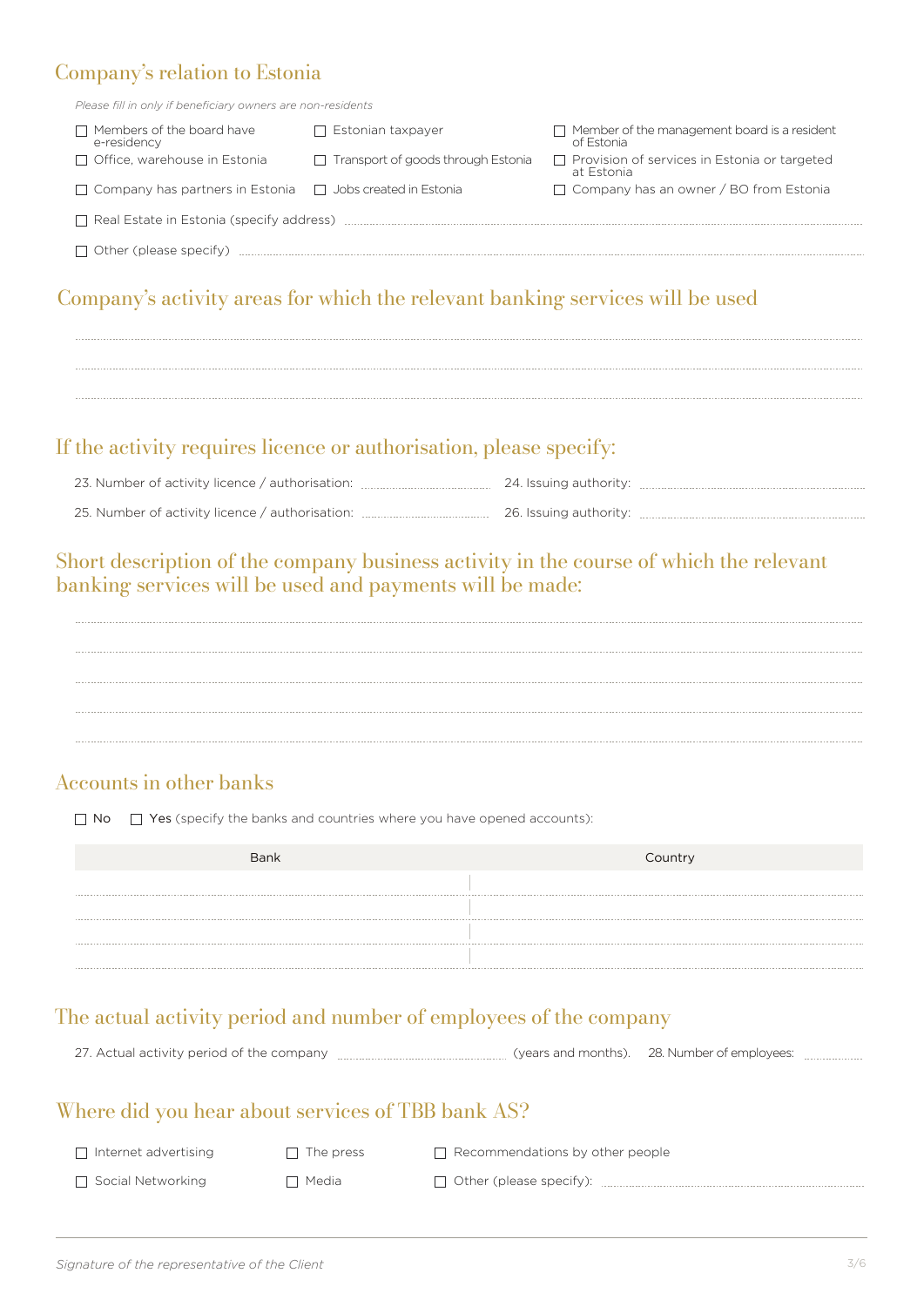#### Information on status of a Politically Exposed Person

Does the Client have a beneficial owner who is currently or has previously, during last 12 months, been a politically exposed person or a family member or a close associate of a politically exposed person?

Politically exposed person means a natural person who is or who has been entrusted in the Republic of Estonia or in a foreign country with prominent public functions including a head of State or head of government, minister and deputy or assistant minister, member of legislative body, member of *a governing body of a political party, member of a supreme court, member of a court of auditors or member of the management or supervisory body of a central bank, an ambassador, a chargé d'affaires, high-ranking officer in the armed forces, member of the board of directors and administrative or supervisory body of a company controlled by the state, head of state administrative unit (local government, city), mayor, deputy mayor or chairman of council, the head of an international organization, a deputy head and a member of the governing body, or a person performing equivalent duties, who is not a middle or lower level official. A politically exposed person is also considered to be a person who, according to the list published by the European Commission, is considered to perform important public authority tasks by a Member State of the European Union, the European Commission or an international organization accredited in the European Union.*

Family member of a politically exposed person *means the spouse or a person considered to be equivalent to a spouse, a child and child's spouse or a person considered to be equivalent to a spouse, a parent of a politically exposed person.*

A close associate of a politically exposed person *is a natural person who is known to be the beneficial owner of a legal person or trust with a politically exposed person; he has a close business relationship with a politically exposed person; he is the beneficial owner of a legal person or trust established for the benefit of a politically exposed person.*

29.  $\Box$  Yes (please fill out the Beneficial Owner Questionnaire) 30.  $\Box$  No

### Place of business is only the country of registration:

31.  $\Box$  Yes 32.  $\Box$  No (specify country/countries where the activity is conducted):

#### Branches, representative offices in other countries

33.  $\Box$  No  $\Box$  34.  $\Box$  Yes (specify the actual address):

*(street, house/block No., apartment No., city or town (county, parish), zip code, country)*

### Planned incoming payments (EUR)

35. Total incoming payments per month

36. Number of transactions per month (fill out in the case the amount specified above is less than 100,000 EUR)

#### Please fill out the sections "Monthly transactions on accounts" and "Planned maximum amount of one transaction" in the following cases:

- the amount of planned incoming payments or cash turnover exceeds 100 000 euros
- the legal form of a legal entity is a foundation or a non-profit organization
- at least one beneficial owner of your company is non-resident
- the legal entity holding shares of your company has nominee shareholders or bearer shares
- the field of activity of your company is or transactions of your company is related to:
	- operation of gambling.
	- credit collection services
	- real estate brokerage,
	- trade in precious metals or stones or jewel or artistic assets,
	- ivory and protected species.
	- cultural artefacts and other items of archaeological, historical, cultural and religious importance or of rare scientific value,
	- trade in arms and ammunition or crude oil or tobacco products,
	- insurance services brokerage (outside EU),
	- financial services, provision of trust fund or business association services,
	- auditing or accounting services or consultation services in taxation,
	- provision of currency exchange service,
	- trade in luxury goods.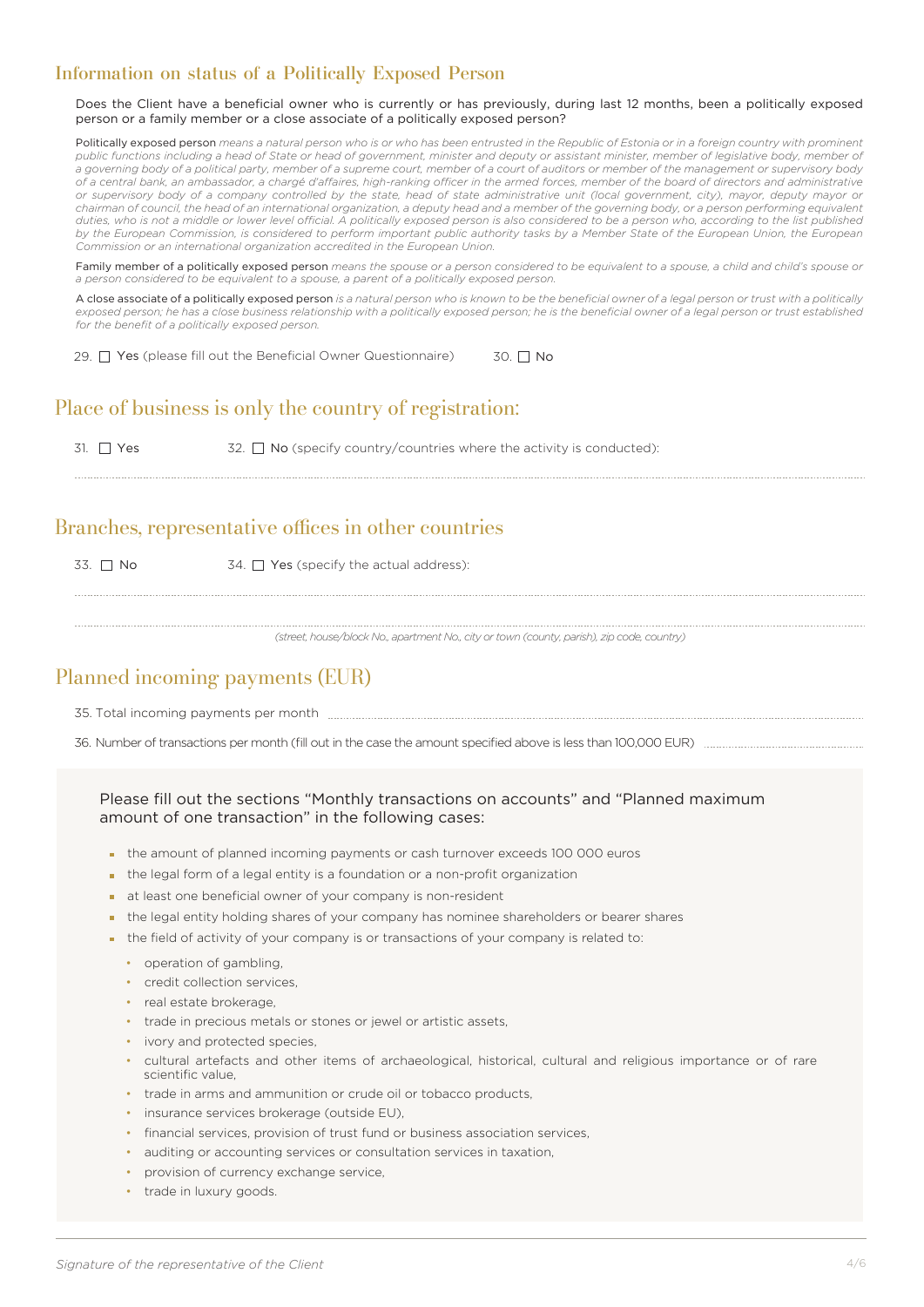#### Planned incoming payments on bank accounts

- 37. Sources of payments:
- 38. □ Revenue from buyers of goods or services
- Revenue from buyers of goods or services  $\overline{39}$ .  $\Box$  Revenue from shareholding in other companies
- 40.  $\Box$  Investments in the companies of owners  $\Box$  Al.  $\Box$  Repayment of granted loans
- 41. Repayment of granted loans
- 42. Other (please specify):

43. From which partners will the payments be received?

| Name / title |  | Registration number  Country of registration  Target country of payments |
|--------------|--|--------------------------------------------------------------------------|
|              |  |                                                                          |
|              |  |                                                                          |
|              |  |                                                                          |
|              |  |                                                                          |
|              |  |                                                                          |
|              |  |                                                                          |
|              |  |                                                                          |

#### Planned outgoing payments on bank accounts

| 45. Payments for goods and services | 46. $\Box$ Statutory national payments (taxes, duties) |
|-------------------------------------|--------------------------------------------------------|
| 47. $\Box$ Repayment of loans       | 48. $\Box$ Administrative expenses                     |
|                                     |                                                        |
|                                     |                                                        |
| 51. $\Box$ Other (specify)          |                                                        |

52. Which partners do you make payments to?

44. Purpose and regularity of payments

|   | Name / title |  | Registration number  Country of registration  Target country of payments |
|---|--------------|--|--------------------------------------------------------------------------|
|   |              |  |                                                                          |
|   |              |  |                                                                          |
|   |              |  |                                                                          |
|   |              |  |                                                                          |
| Э |              |  |                                                                          |
|   |              |  |                                                                          |
|   |              |  |                                                                          |

### Monthly transactions on accounts (EUR):

| Transaction type                                    | Quantity of transactions | Average turnover of transactions |
|-----------------------------------------------------|--------------------------|----------------------------------|
| 53. Incoming payments                               |                          |                                  |
| 54. Cash deposits                                   |                          |                                  |
| 55. Outgoing payments                               |                          |                                  |
| 56. Cash withdrawals                                |                          |                                  |
| 57. Card payments (payments for goods and services) |                          |                                  |
| 58. Cash withdrawal by card                         |                          |                                  |